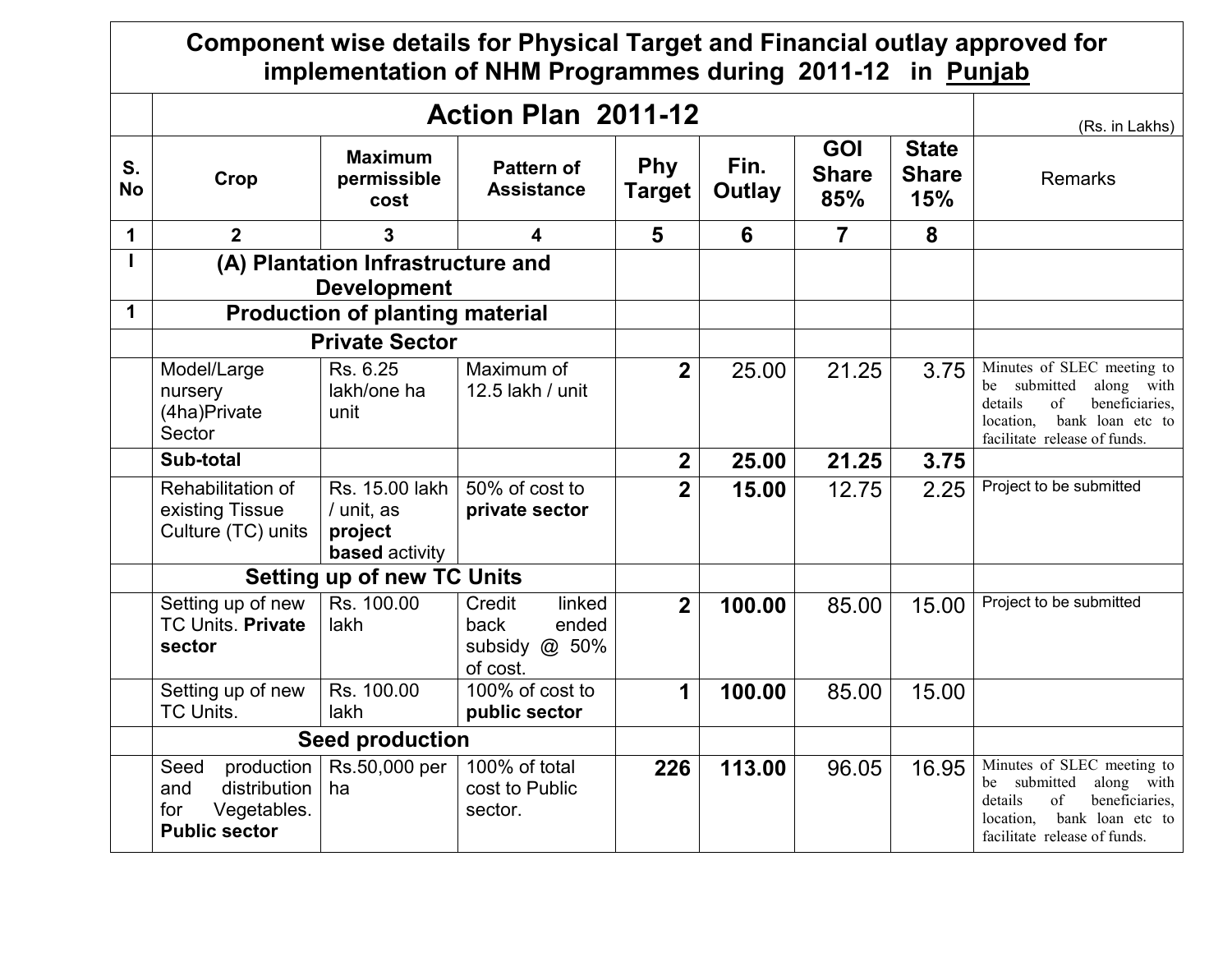|             | Seed<br>infrastructure<br>(for handling,<br>processing,<br>packing, storage<br>etc. of seeds of<br>horticulture crops) | Rs. 200.00<br>lakh                                             | 100% of cost to<br>public sector                                                                                                                                                                                                                                                                      | 1   | 75.00  | 63.75  | 11.25 | Project to be submitted                   |
|-------------|------------------------------------------------------------------------------------------------------------------------|----------------------------------------------------------------|-------------------------------------------------------------------------------------------------------------------------------------------------------------------------------------------------------------------------------------------------------------------------------------------------------|-----|--------|--------|-------|-------------------------------------------|
|             | Sub-total                                                                                                              |                                                                |                                                                                                                                                                                                                                                                                                       |     | 403.00 | 342.55 | 60.45 |                                           |
| $\mathbf 2$ |                                                                                                                        | <b>Establishment of new gardens / Area</b><br><b>Expansion</b> |                                                                                                                                                                                                                                                                                                       |     |        |        |       |                                           |
|             |                                                                                                                        | (i) Fruits - Perennials (ha)                                   |                                                                                                                                                                                                                                                                                                       |     |        |        |       |                                           |
|             | <b>High density</b><br>planting Citrus<br>(6x3)m                                                                       | Rs. 80000 /ha                                                  | Maximum of Rs.<br>40000/- per ha.<br>(50% of cost for<br>the<br>meeting<br>expenditure<br>on<br>planting material<br>and<br>cost<br><b>of</b><br>material<br>for<br>INM/IPM etc., in<br>3 installments of<br>60:20:20 subject<br>to survival rate<br>of 75% in 2nd<br>year and 90% in<br>$3rd$ year). | 333 | 79.92  | 67.93  | 11.99 | Spacing of crop to be<br>indicates to NHM |
|             | <b>Maintentance</b><br><b>High density</b><br>planting Citrus<br>(6x3)m                                                | Rs. 80000 /ha                                                  | Maximum of Rs.<br>40000/- per ha.<br>(50% of cost for<br>meeting<br>the<br>expenditure<br>on<br>planting material<br>and cost<br>0f<br>for<br>material<br>INM/IPM etc., in<br>3 installments of<br>60:20:20 subject<br>to survival rate<br>of 75% in 2nd<br>year and 90% in                           | 180 | 14.40  | 12.24  | 2.16  |                                           |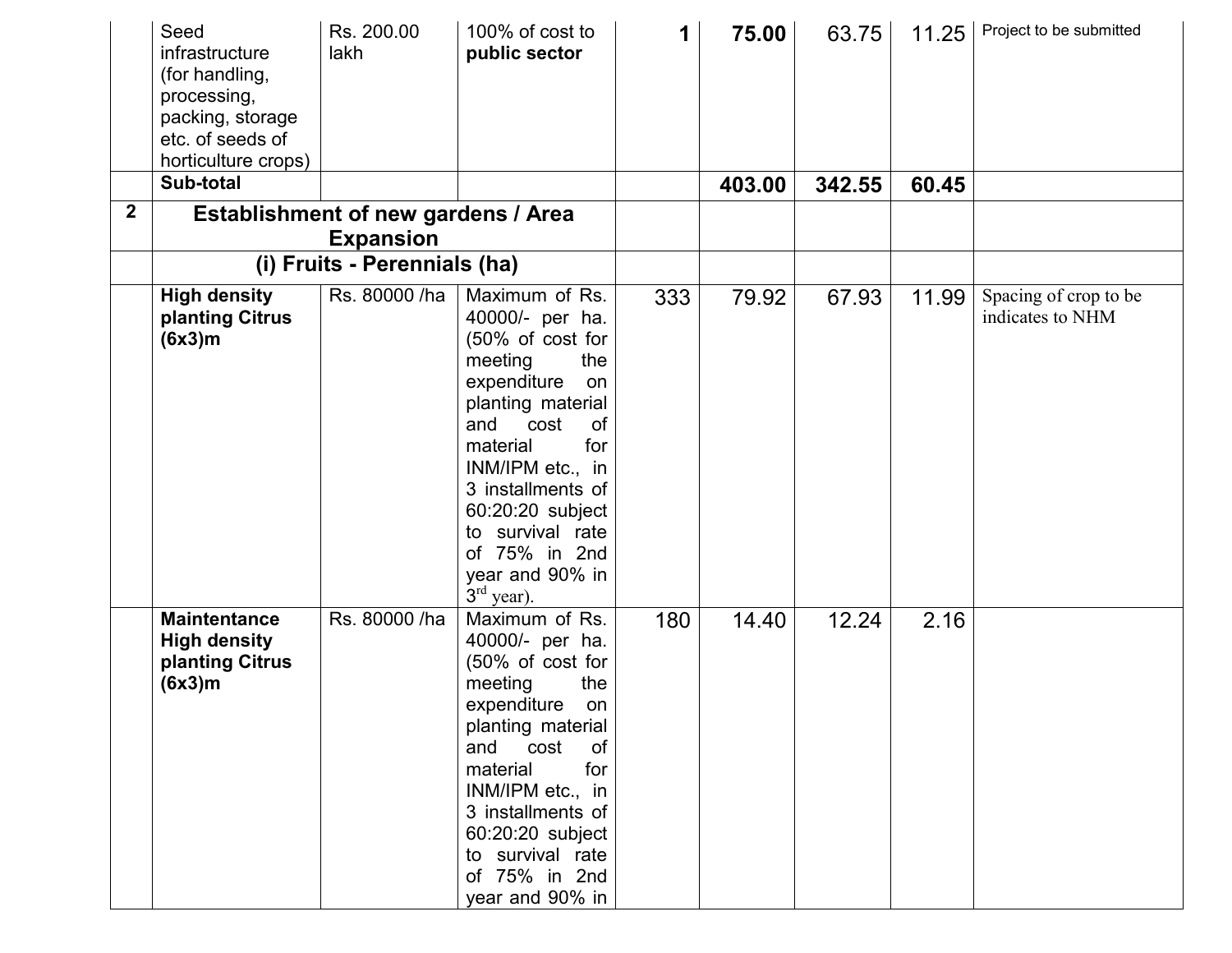|        |                                       | $3rd$ year).                               |      |        |        |       |  |
|--------|---------------------------------------|--------------------------------------------|------|--------|--------|-------|--|
|        |                                       |                                            |      |        |        |       |  |
|        |                                       |                                            |      |        |        |       |  |
|        |                                       |                                            |      |        |        |       |  |
|        |                                       |                                            |      |        |        |       |  |
|        |                                       |                                            |      |        |        |       |  |
|        |                                       | (ii) Fruit crops other than cost intensive |      |        |        |       |  |
|        | crops using normal spacing (For a     |                                            |      |        |        |       |  |
|        | maximum area of 4 ha per beneficiary) |                                            |      |        |        |       |  |
| Kinnow | Rs.35340                              | Maximum<br>of                              | 1594 | 253.49 | 215.47 | 38.02 |  |
|        |                                       | Rs.26505/-<br>per                          |      |        |        |       |  |
|        |                                       | ha. $(75\% \text{ of cost})$               |      |        |        |       |  |
|        |                                       | for meeting the                            |      |        |        |       |  |
|        |                                       | expenditure<br>on                          |      |        |        |       |  |
|        |                                       | planting material                          |      |        |        |       |  |
|        |                                       | and<br>cost<br><b>of</b>                   |      |        |        |       |  |
|        |                                       | INM/IPM etc in 3                           |      |        |        |       |  |
|        |                                       | installments<br>of                         |      |        |        |       |  |
|        |                                       | 60:20:20 subject                           |      |        |        |       |  |
|        |                                       | to survival rate                           |      |        |        |       |  |
|        |                                       | of 75% in 2nd                              |      |        |        |       |  |
|        |                                       | year & 90% in                              |      |        |        |       |  |
|        |                                       | 3rd year<br>for                            |      |        |        |       |  |
|        |                                       | perennial crops                            |      |        |        |       |  |
|        |                                       | and<br>for<br>non                          |      |        |        |       |  |
|        |                                       | perennial crops                            |      |        |        |       |  |
|        |                                       | in 2 installments                          |      |        |        |       |  |
|        |                                       | of 75:25).                                 |      |        |        |       |  |
| Guava  | Rs.21950/ha.                          | Maximum<br>of                              | 120  | 11.85  | 10.08  | 1.78  |  |
|        |                                       | Rs.16463/-<br>per                          |      |        |        |       |  |
|        |                                       | ha. (75% of cost                           |      |        |        |       |  |
|        |                                       | for meeting the                            |      |        |        |       |  |
|        |                                       | expenditure<br>on                          |      |        |        |       |  |
|        |                                       | planting material                          |      |        |        |       |  |
|        |                                       | cost<br>and<br>of                          |      |        |        |       |  |
|        |                                       | INM/IPM etc in 3                           |      |        |        |       |  |
|        |                                       | installments<br>0f                         |      |        |        |       |  |
|        |                                       | 60:20:20 subject                           |      |        |        |       |  |
|        |                                       | to survival rate                           |      |        |        |       |  |
|        |                                       | of 75% in 2nd                              |      |        |        |       |  |
|        |                                       | year & 90% in                              |      |        |        |       |  |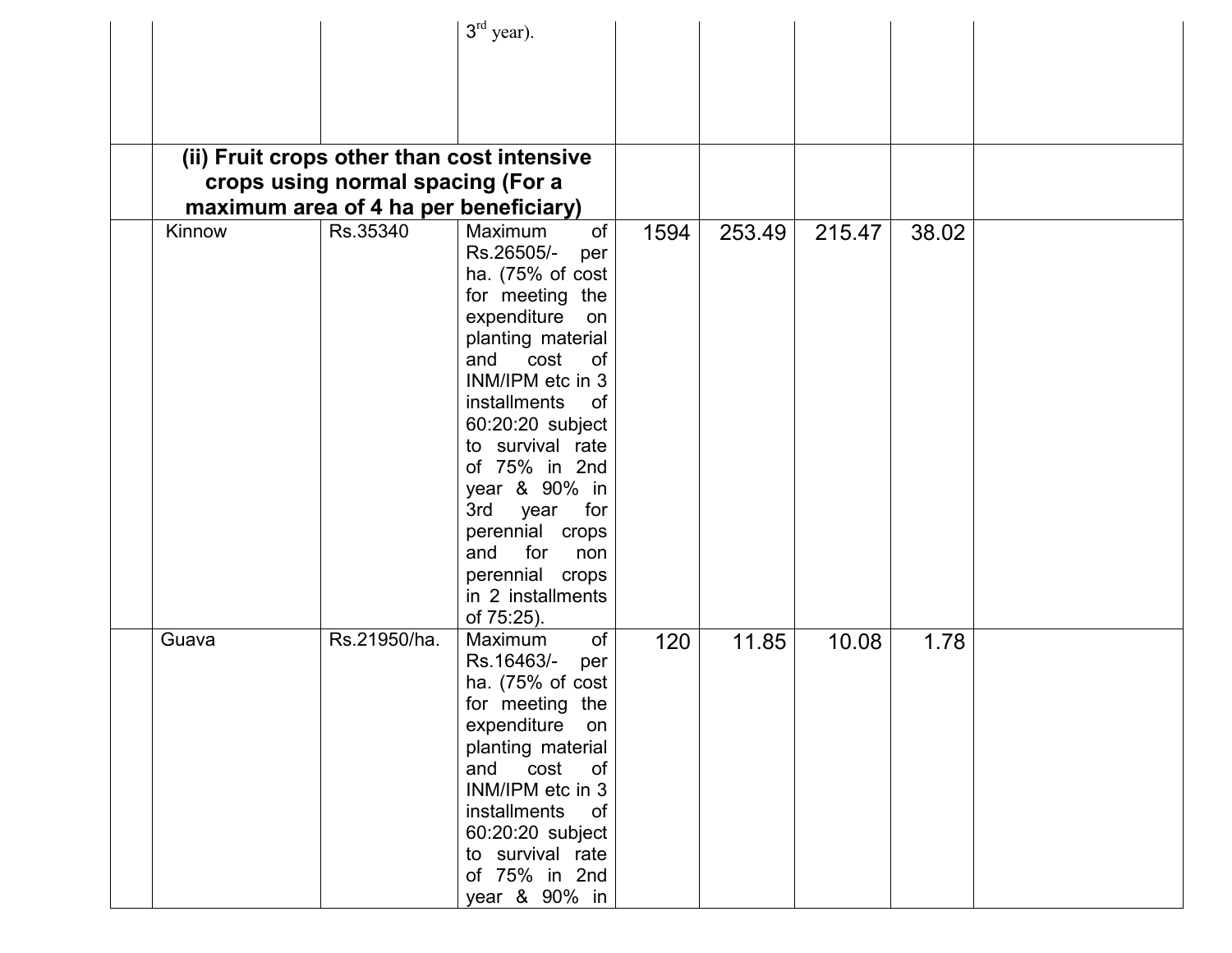|                                        |              | 3rd<br>for<br>year<br>perennial crops<br>and<br>for<br>non<br>perennial crops<br>in 2 installments                                                                                                                                                                                                                                                                                                     |      |        |        |       |  |
|----------------------------------------|--------------|--------------------------------------------------------------------------------------------------------------------------------------------------------------------------------------------------------------------------------------------------------------------------------------------------------------------------------------------------------------------------------------------------------|------|--------|--------|-------|--|
| Peach/Pear                             | Rs. 33000/ha | of 75:25).<br>Maximum<br>of<br>Rs24750/-<br>per<br>ha. $(75\% \text{ of cost})$<br>for meeting the<br>expenditure<br>on<br>planting material<br>cost<br>and<br>of<br>INM/IPM etc in 3<br>installments<br>of<br>60:20:20 subject<br>to survival rate<br>of 75% in 2nd<br>year & 90% in<br>3rd<br>year for<br>perennial crops<br>and<br>for<br>non<br>perennial crops<br>in 2 installments<br>of 75:25). | 155  | 23.02  | 19.56  | 3.45  |  |
| Sub-total                              |              |                                                                                                                                                                                                                                                                                                                                                                                                        | 1869 | 382.68 | 325.28 | 57.40 |  |
| (iii) Fruits- Perennials (Maintenance) | Year)        | $\mathbf{I}$                                                                                                                                                                                                                                                                                                                                                                                           |      |        |        |       |  |
| Kinnow                                 | Rs.35340     | of<br>Maximum<br>Rs.26505/-<br>per<br>ha. $(75\% \text{ of cost})$<br>for meeting<br>the<br>expenditure<br>on<br>planting material<br>and cost<br>$\circ$ of<br>INM/IPM etc in 3<br>installments<br>0f<br>60:20:20 subject<br>to survival rate<br>of 75% in 2nd                                                                                                                                        | 2000 | 106.02 | 90.12  | 15.90 |  |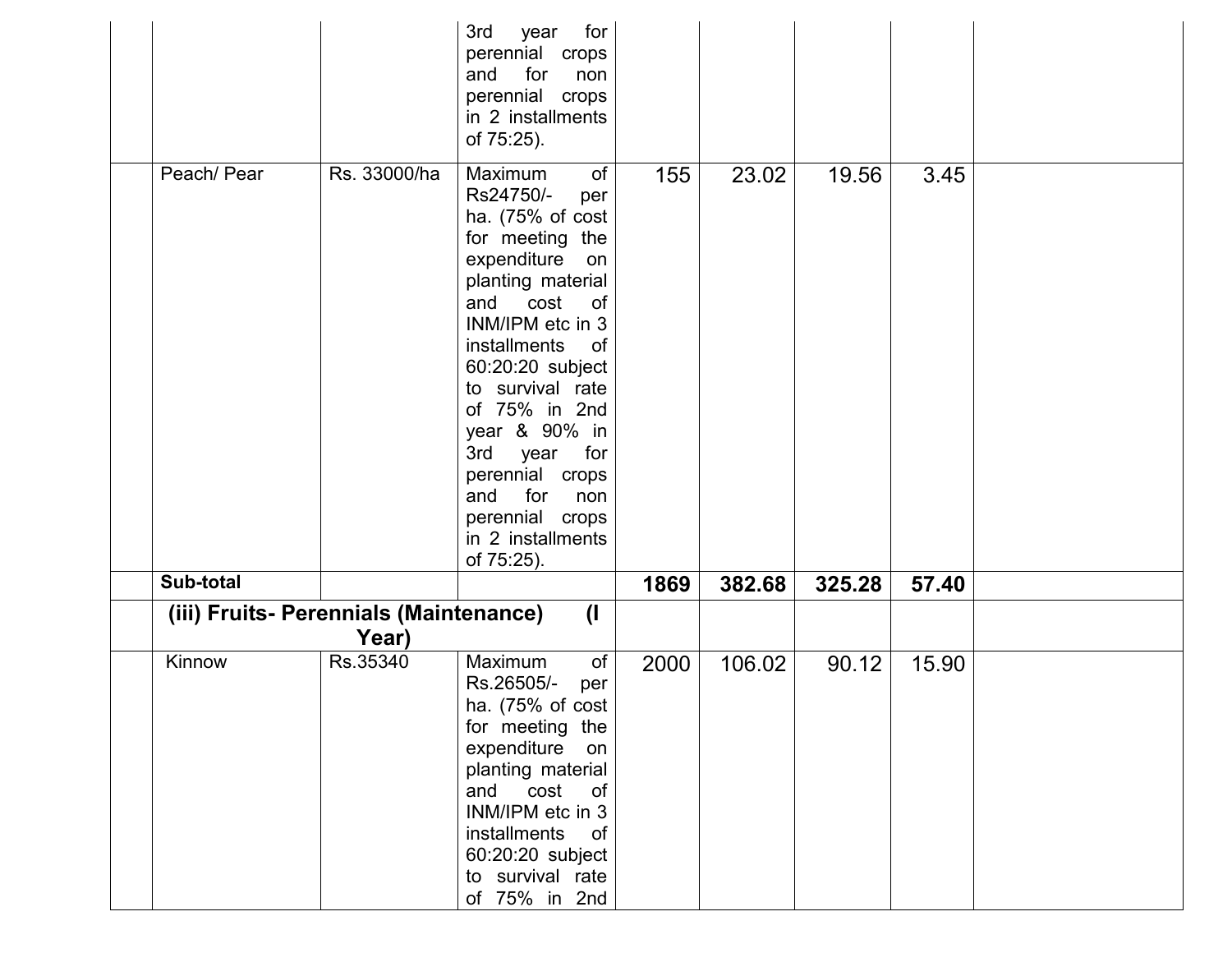|             |              | year & 90% in<br>3rd<br>year<br>for<br>perennial crops<br>and<br>for<br>non<br>perennial crops<br>in 2 installments<br>of 75:25).                                                                                                                                                                                                                                             |     |       |       |      |  |
|-------------|--------------|-------------------------------------------------------------------------------------------------------------------------------------------------------------------------------------------------------------------------------------------------------------------------------------------------------------------------------------------------------------------------------|-----|-------|-------|------|--|
| Guava       | Rs.21950/ha. | of<br>Maximum<br>Rs.16463/-<br>per<br>ha. (75% of cost<br>for meeting the<br>expenditure<br>on<br>planting material<br>and cost<br>of<br>INM/IPM etc in 3<br>installments<br>0f<br>60:20:20 subject<br>to survival rate<br>of 75% in 2nd<br>year & 90% in<br>3rd<br>year<br>for<br>perennial crops<br>and<br>for<br>non<br>perennial crops<br>in 2 installments<br>of 75:25). | 250 | 8.23  | 7.00  | 1.23 |  |
| Peach/ Pear | Rs. 33000/ha | Maximum<br>of<br>Rs24750/-<br>per<br>ha. (75% of cost<br>for meeting the<br>expenditure<br>on<br>planting material<br>and<br>cost<br>of<br>INM/IPM etc in 3<br>installments of<br>60:20:20 subject<br>to survival rate<br>of 75% in 2nd<br>year & 90% in<br>3rd year for<br>perennial crops                                                                                   | 250 | 12.38 | 10.52 | 1.86 |  |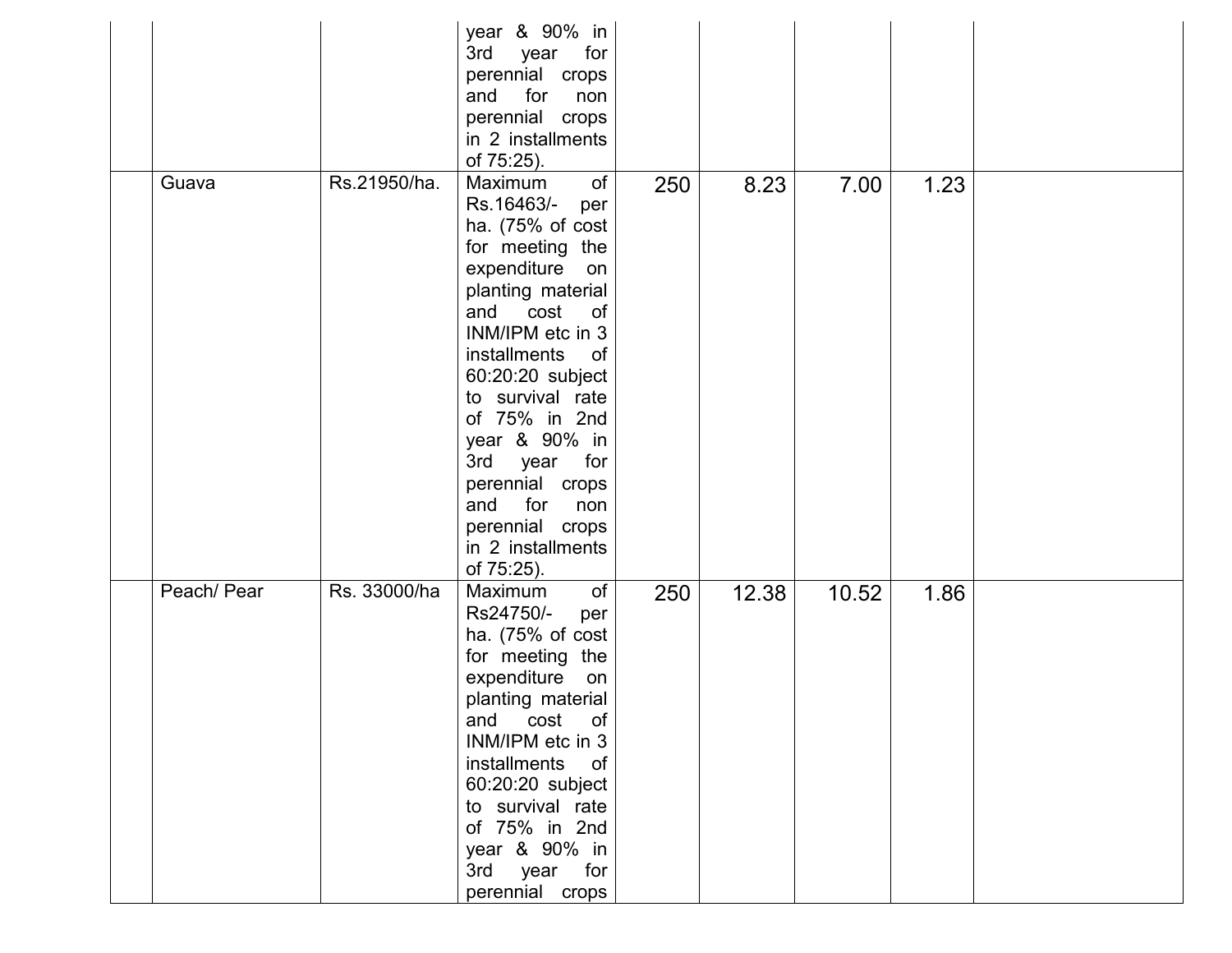|                                   |                                  | for<br>non<br>and<br>perennial crops<br>in 2 installments<br>of 75:25).                                                                                                                                           |      |        |        |       |  |
|-----------------------------------|----------------------------------|-------------------------------------------------------------------------------------------------------------------------------------------------------------------------------------------------------------------|------|--------|--------|-------|--|
|                                   |                                  |                                                                                                                                                                                                                   |      |        |        |       |  |
|                                   |                                  |                                                                                                                                                                                                                   |      |        |        |       |  |
| Sub-total                         |                                  |                                                                                                                                                                                                                   | 2500 | 126.63 | 107.63 | 18.99 |  |
|                                   |                                  | (iv) Fruits - Perennials (as per old cost                                                                                                                                                                         |      |        |        |       |  |
|                                   | norms)                           |                                                                                                                                                                                                                   |      |        |        |       |  |
| Maintenance<br>(II Year)          | Rs. 30,000/ha                    | 75% of cost subject to<br>a maximum of Rs.<br>$22,500/ha$ limited to 4<br>ha per beneficiary in 3<br>installments<br>of<br>$50:20:30$ subject to<br>survival rate of 75%<br>in $2nd$ year & 90% in<br>$3rd$ year. | 3000 | 202.50 | 172.13 | 30.38 |  |
| Sub-total                         |                                  |                                                                                                                                                                                                                   |      | 202.50 | 172.13 | 30.38 |  |
|                                   | (v) Fruits - Non Perennials (ha) |                                                                                                                                                                                                                   |      |        |        |       |  |
| Banana (TC)                       | Rs.83204/ha                      | Maximum of Rs.<br>14602/- per ha.<br>(50 % of cost for<br>meeting<br>the<br>expenditure<br>on<br>planting material<br>and<br>cost<br>0f<br>material<br>for<br>INM/IPM etc., in<br>2 installments of<br>$75:25$ ). | 103  | 32.14  | 27.32  | 4.82  |  |
| <b>Maintenance</b><br>Banana (TC) | Rs.83204/ha                      | Maximum of Rs.<br>14602/- per ha.<br>(50 % of cost for<br>the<br>meeting<br>expenditure<br>on<br>planting material<br>and cost<br><b>of</b><br>for<br>material<br>INM/IPM etc., in<br>2 installments of           | 50   | 5.20   | 4.42   | 0.78  |  |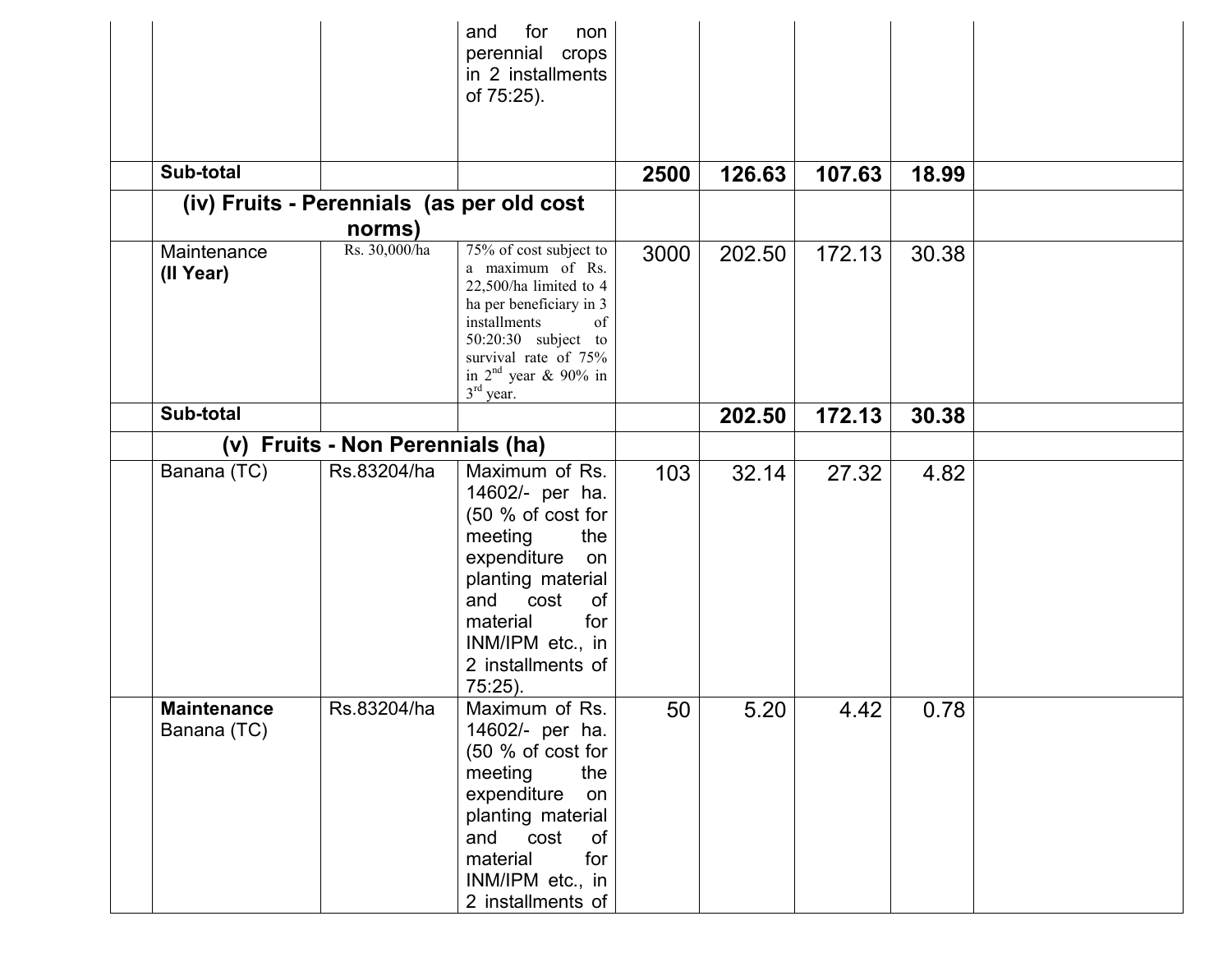|                                         |                                 | 75:25).                                                                                                                                                                                                   |                |       |       |      |                         |
|-----------------------------------------|---------------------------------|-----------------------------------------------------------------------------------------------------------------------------------------------------------------------------------------------------------|----------------|-------|-------|------|-------------------------|
|                                         |                                 |                                                                                                                                                                                                           |                |       |       |      |                         |
|                                         |                                 |                                                                                                                                                                                                           |                |       |       |      |                         |
| Sub-total                               |                                 |                                                                                                                                                                                                           |                | 37.34 | 27.32 | 4.82 |                         |
|                                         | (vi) Mushrooms                  |                                                                                                                                                                                                           |                |       |       |      |                         |
| (a) Integrated mushroom unit for spawn, | compost production and training |                                                                                                                                                                                                           |                |       |       |      |                         |
| Private sector                          | Rs.50.00 lakh                   | 100% of the cost<br>to public sector<br>and 50% of cost<br>for<br>private<br>for<br>sector,<br>the<br>meeting<br>expenditure<br>on<br>infrastructure, as<br>credit<br>linked<br>ended<br>back<br>subsidy. | 1              | 25.00 | 21.25 | 3.75 | Project to be submitted |
|                                         | (b) Spawn making unit           |                                                                                                                                                                                                           |                |       |       |      |                         |
| <b>Private Sector</b>                   | Rs. 15 lakh/<br>unit            | 100% of the cost<br>to public sector<br>and in case of<br>private<br>sector,<br>50% of cost, as<br>credit<br>linked<br>back<br>ended<br>subsidy.                                                          |                | 7.50  | 6.38  | 1.13 | Project to be submitted |
|                                         | (c) Compost making unit         |                                                                                                                                                                                                           |                |       |       |      |                         |
| <b>Private Sector</b>                   | Rs. 20.00<br>lakh/ unit         | 100% of the cost<br>to public sector<br>and in case of<br>private<br>sector,<br>50% of cost, as<br>linked<br>credit<br>back<br>ended<br>subsidy.                                                          | $\overline{2}$ | 20.00 | 17.00 | 3.00 | Project to be submitted |
| Sub-total                               |                                 |                                                                                                                                                                                                           |                | 52.50 | 44.63 | 7.88 |                         |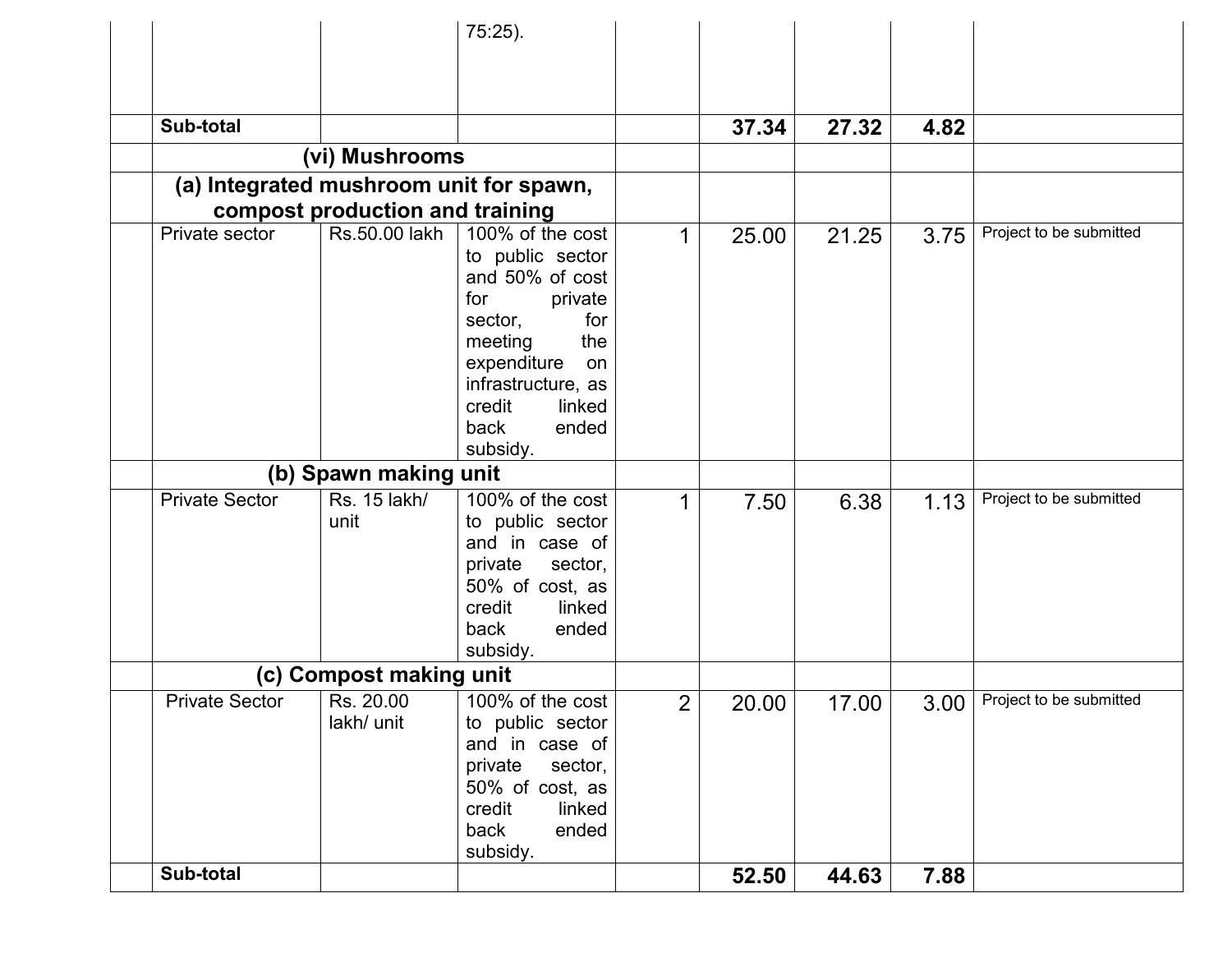|   | (vii) Flowers (For a maximum of 2 ha per                        | beneficiary)          |                                                                                                                                                                                                                      |      |        |        |       |                                                                                                                      |
|---|-----------------------------------------------------------------|-----------------------|----------------------------------------------------------------------------------------------------------------------------------------------------------------------------------------------------------------------|------|--------|--------|-------|----------------------------------------------------------------------------------------------------------------------|
|   |                                                                 | (b) Bulbulous flowers |                                                                                                                                                                                                                      |      |        |        |       |                                                                                                                      |
|   | Small & Marginal<br>Farmers                                     | Rs. 90,000/<br>ha     | 50% of cost @<br>Rs.45,000 / ha.<br>limited to 2 ha<br>per beneficiary                                                                                                                                               | 150  | 67.50  | 57.38  | 10.13 |                                                                                                                      |
|   |                                                                 | (c) Loose Flowers     |                                                                                                                                                                                                                      |      |        |        |       |                                                                                                                      |
|   | Small & Marginal<br>Farmers                                     | Rs. 24,000/<br>ha     | 50% of cost @<br>Rs.12,000 / ha.<br>limited to 2 ha<br>per beneficiary                                                                                                                                               | 50   | 6.00   | 5.10   | 0.90  |                                                                                                                      |
|   | Sub-total                                                       |                       |                                                                                                                                                                                                                      | 200  | 73.50  | 62.48  | 11.03 |                                                                                                                      |
|   | (viii) Spices (For a maximum area of 4 ha                       |                       |                                                                                                                                                                                                                      |      |        |        |       |                                                                                                                      |
|   |                                                                 | per beneficiary)      |                                                                                                                                                                                                                      |      |        |        |       |                                                                                                                      |
|   | Seed spices and<br>Rhizomatic<br>Spices.                        |                       |                                                                                                                                                                                                                      |      |        |        |       |                                                                                                                      |
|   | Garlic                                                          | Rs. 25,000 / ha       | Maximum of Rs.<br>12,500/- per ha.<br>$(50\% \text{ of cost for})$<br>meeting<br>the<br>expenditure<br>on<br>planting material<br>and<br>cost<br>of<br>material<br>for<br>INM/IPM etc).                              | 50   | 6.25   | 5.31   | 0.94  | certified<br>Only<br>Planting<br>material to be used. TL<br>material to be used only from<br>Public sector agencies. |
|   | Turmeric                                                        | do                    | do                                                                                                                                                                                                                   | 50   | 6.25   | 5.31   | 0.94  | do                                                                                                                   |
|   | Sub-total                                                       |                       |                                                                                                                                                                                                                      | 100  | 12.50  | 10.63  | 1.88  |                                                                                                                      |
| 3 | <b>Rejuvenation/</b><br>replacement of<br>senile<br>plantation. | (average)             | $\text{Rs.}30.000 / \text{ha}$ 50% of the total<br>cost subject to<br>a maximum of<br>Rs. 15,000/ha to<br>a limited of 2 ha<br>per beneficiary.<br><b>Actual cost to</b><br>be claimed<br>based on the<br>nature and | 1200 | 180.00 | 153.00 | 27.00 | To be implemented as per<br>guidelines circulated                                                                    |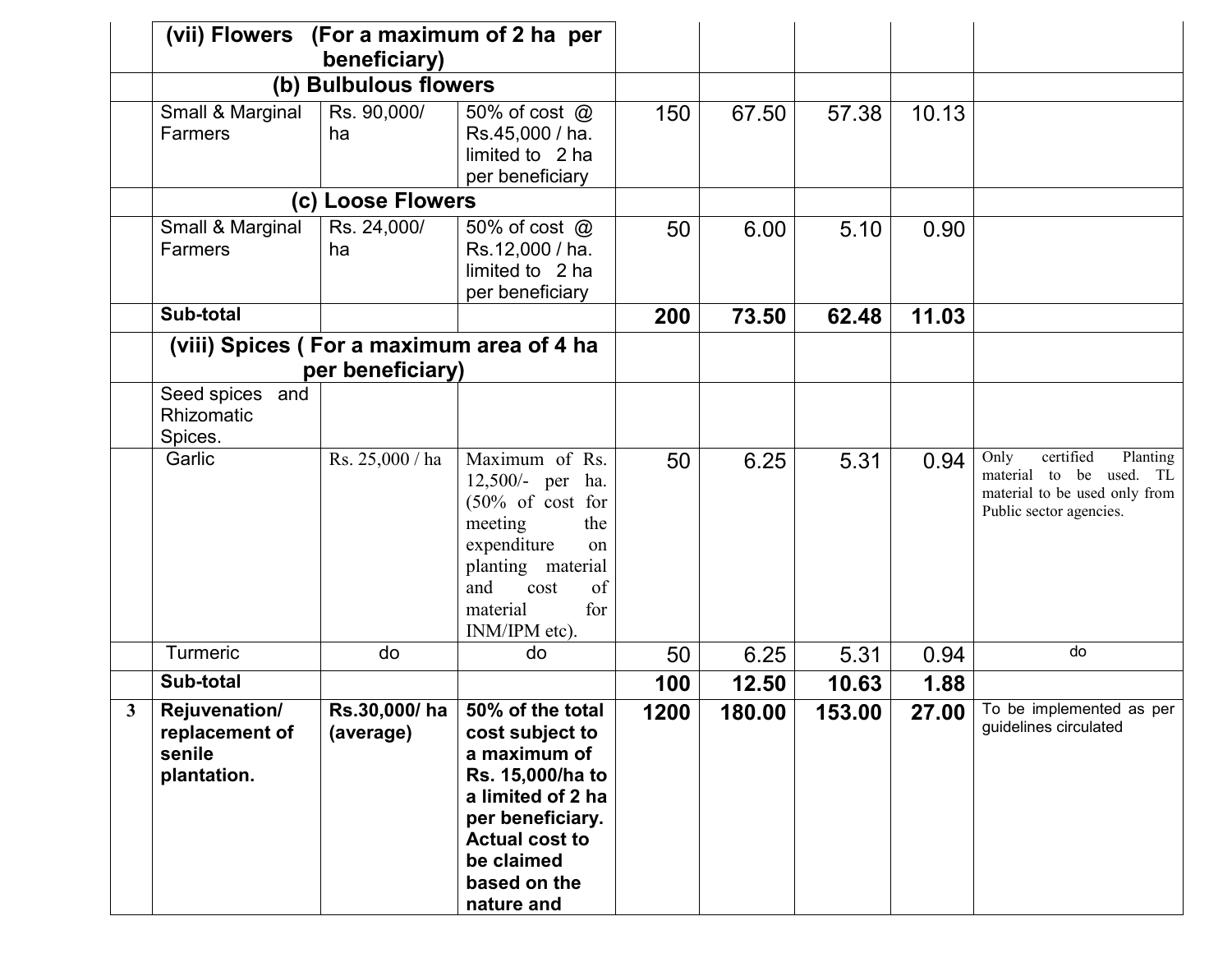|                         |                                                                                                                        |                                            | requirement of<br>the crop to be<br>rejuvenated.                |      |        |        |       |                                                                |
|-------------------------|------------------------------------------------------------------------------------------------------------------------|--------------------------------------------|-----------------------------------------------------------------|------|--------|--------|-------|----------------------------------------------------------------|
| $\overline{\mathbf{4}}$ |                                                                                                                        | <b>Creation of Water resources</b>         |                                                                 |      |        |        |       |                                                                |
|                         | water reservoirs with use of plastic/RCC<br>lining - (10 ha. of command area, with<br>pond size of 100m x 100m x 3m) - |                                            | i) Community tanks/on farm ponds/on farm                        |      |        |        |       |                                                                |
|                         | - In Plain areas                                                                                                       | Rs. 12.00 lakh<br>/unit in plain<br>areas, | 100% of cost for<br>10 <sub>ha</sub>                            | 50   | 600.00 | 510.00 | 90.00 | Efforts to be made for<br>with<br>convergence<br><b>MNREGS</b> |
|                         | Sub-total                                                                                                              |                                            |                                                                 |      | 600.00 | 510.00 | 90.00 |                                                                |
| 5                       |                                                                                                                        | Protected cultivation (area in hectares)   |                                                                 |      |        |        |       |                                                                |
|                         |                                                                                                                        | (a) Green House structure                  |                                                                 |      |        |        |       |                                                                |
|                         | Fan & Pad<br>system                                                                                                    | Rs. 1465/<br>Sq.m                          | 50% of the cost<br>limited to 4000<br>Sq.m per<br>beneficiary.  | 0.90 | 65.93  | 56.04  | 9.89  |                                                                |
|                         |                                                                                                                        | (b) Naturally ventilated system            |                                                                 |      |        |        |       |                                                                |
|                         | Tubular structur                                                                                                       | Rs. 935/<br>Sq.m                           | 50% of the cost<br>limited to 4000<br>Sq.m per<br>beneficiary.  | 7.00 | 327.25 | 278.16 | 49.09 |                                                                |
|                         |                                                                                                                        | (c) Plastic Mulching                       |                                                                 |      |        |        |       |                                                                |
|                         | <b>Plastic Mulching</b>                                                                                                | Rs. 20,000/<br>ha                          | 50% of the total<br>cost limited to 2<br>ha per<br>beneficiary. | 217  | 21.70  | 18.45  | 3.26  |                                                                |
|                         |                                                                                                                        | (d) Shade Net House                        |                                                                 |      |        |        |       |                                                                |
|                         | Tubular structure                                                                                                      | Rs. 600/<br>Sq.m                           | 50% of cost<br>limited to 4000<br>Sq.m per<br>beneficiary.      | 2.09 | 62.70  | 53.30  | 9.41  |                                                                |
|                         | (e) Plastic<br><b>Tunnels</b>                                                                                          | Rs.30/ Sq.m                                | 50% of cost<br>limited 4000                                     | 60   | 90.00  | 76.50  | 13.50 |                                                                |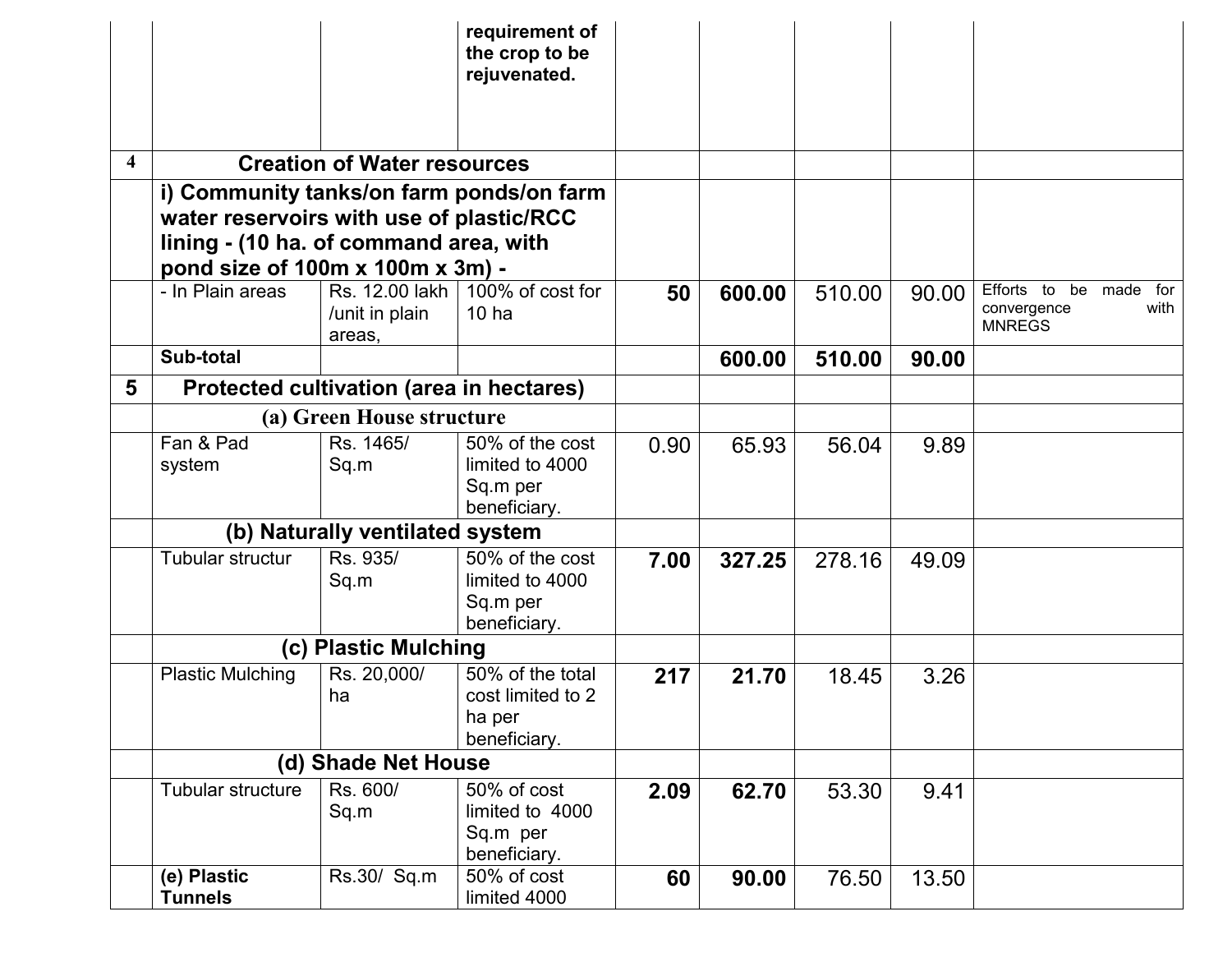|                |                                                                                                                        |                                                                                                               | sqmt per<br>beneficiary.                                                                               |                |        |        |       |                                                                                                             |
|----------------|------------------------------------------------------------------------------------------------------------------------|---------------------------------------------------------------------------------------------------------------|--------------------------------------------------------------------------------------------------------|----------------|--------|--------|-------|-------------------------------------------------------------------------------------------------------------|
|                | (f) Cost of<br>planting<br>material of high<br>value vegetables<br>grown in poly<br>house                              | Rs.105/Sq.m                                                                                                   | 50% of cost.                                                                                           | 4              | 18.38  | 15.62  | 2.76  |                                                                                                             |
|                | $(g)$ Cost of<br>planting material<br>flowers for<br>οf<br>poly house                                                  | Rs.500/ Sq.m                                                                                                  | 50% of cost.                                                                                           | 1              | 31.25  | 26.56  | 4.69  |                                                                                                             |
|                | Sub-total                                                                                                              |                                                                                                               |                                                                                                        | 291.74         | 617.20 | 524.62 | 92.58 |                                                                                                             |
| 6              |                                                                                                                        | <b>Promotion of Integrated Nutrient</b><br><b>Management(INM)/ Integrated Pest</b><br><b>Management (IPM)</b> |                                                                                                        |                |        |        |       |                                                                                                             |
|                | (i) Promotion of<br><b>IPM/INM</b>                                                                                     | Rs. 2000/ha                                                                                                   | 50% of cost<br>subject to a<br>maximum of Rs<br>1000/ha limited<br>to 4.00 ha/<br>beneficiary.         | 4000           | 40.00  | 34.00  | 6.00  | To be need based and<br>taken up after identifying<br>problem of pest / disease<br>and nutrient deficiency. |
|                | (ii) Disease<br>forecasting unit<br>(Public Sector)                                                                    | Rs. 4 lakh/<br>unit                                                                                           | Maximum up to<br>Rs. 4 lakh/unit                                                                       | $\overline{2}$ | 8.00   | 6.80   | 1.20  | Project to be submitted                                                                                     |
|                | (iii) Sanitary and<br>Phytosanitary<br>infrastructure<br>(Public Sector)                                               | Rs.500.00<br>lakh/project                                                                                     | 100% of cost                                                                                           | 500            | 10.00  | 8.50   | 1.50  | Project to be submitted                                                                                     |
|                | Sub-total                                                                                                              |                                                                                                               |                                                                                                        |                | 58.00  | 49.30  | 8.70  |                                                                                                             |
| $\overline{7}$ |                                                                                                                        | Vermi compost Units /organic input                                                                            |                                                                                                        |                |        |        |       |                                                                                                             |
|                |                                                                                                                        | production unit                                                                                               |                                                                                                        |                |        |        |       |                                                                                                             |
|                | i) 50% of cost<br>conforming for<br>permanent<br>structure to the<br>size of unit of<br>30'x8'x2.5'<br>dimension to be | Rs. 60,000/<br>unit for<br>permanent<br>structure and                                                         | 50% of cost<br>conforming to<br>the size of the<br>unit of<br>30'x8'x2.5'<br>dimension of<br>permanent | 150            | 45.00  | 38.25  | 6.75  |                                                                                                             |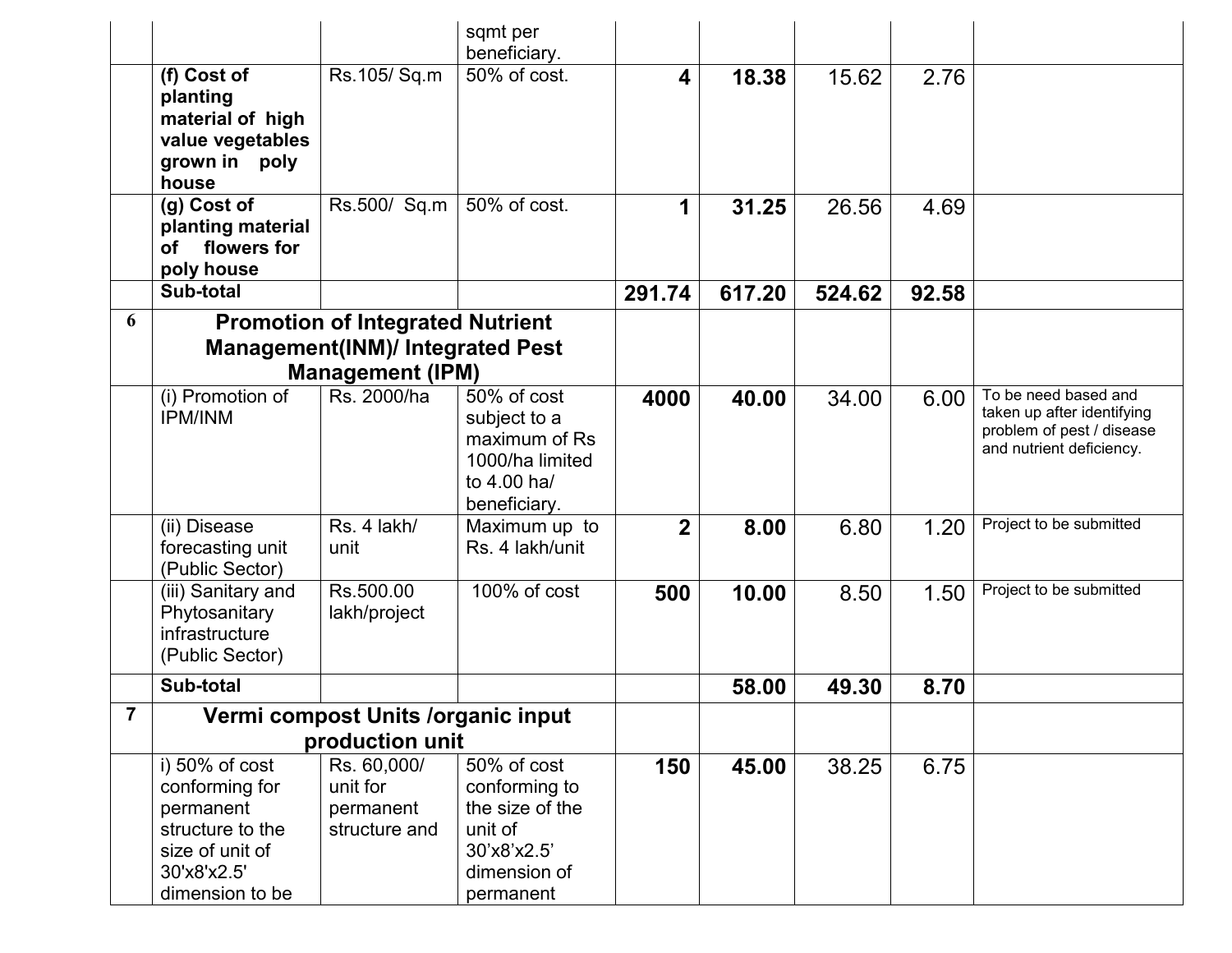|   | administered on<br>pro-rata basis.                                                                                                            |                                          | structure to be<br>administered on<br>pro-rata basis.                                                                                         |              |       |       |       |                                                                                                   |
|---|-----------------------------------------------------------------------------------------------------------------------------------------------|------------------------------------------|-----------------------------------------------------------------------------------------------------------------------------------------------|--------------|-------|-------|-------|---------------------------------------------------------------------------------------------------|
|   | ii) 50% of cost<br>conforming for<br><b>HDPE Vermibed</b><br>to the size of 96<br>cft (12'x4'x2') to<br>be administered<br>on pro-rata basis. | Rs. 10,000<br>/unit for HDPE<br>Vermibed | <b>HDPE</b><br>Vermibed, 50%<br>of cost<br>conforming to<br>the size of 96 cft<br>$(12^x)(12^x)(10)$ be<br>administered on<br>pro-rata basis. | 685          | 34.25 | 29.11 | 5.14  | Designs<br>para meter of<br>HDPE beds will conformer<br>BIS standards<br>to<br>(ISI<br>5907:2010) |
|   | Sub-total                                                                                                                                     |                                          |                                                                                                                                               | 835          | 79.25 | 67.36 | 11.89 |                                                                                                   |
| 8 | <b>Certification for</b><br>Good<br><b>Agricultural</b><br>Practices (GAP),<br>Including<br>infrastructure                                    | Rs.<br>10,000/ha.                        | 50% of the cost.                                                                                                                              | 500          | 25.00 | 21.25 | 3.75  | Project to be submitted                                                                           |
| 9 | <b>Pollination support through beekeeping</b>                                                                                                 |                                          |                                                                                                                                               |              |       |       |       |                                                                                                   |
|   | (a) Production of<br>bee colonies by<br>bee breeder                                                                                           | Rs.6.00 lakh                             | $\overline{50\%}$ of cost for<br>producing min.<br>of 2000 colonies<br>/ year                                                                 | $\mathbf{3}$ | 9.00  | 7.65  | 1.35  | Project to be submitted                                                                           |
|   | (b) Honey bee<br>colonies                                                                                                                     | Rs. 1400/<br>colony of 4<br>frames       | 50% of cost<br>limited to 50<br>colonies /<br>beneficiary.                                                                                    | 4000         | 28.00 | 23.80 | 4.20  |                                                                                                   |
|   | (c) Hives                                                                                                                                     | Rs. 1600/ hive                           | 50% of cost<br>limited to 50<br>colonies /<br>beneficiary.                                                                                    | 5000         | 40.00 | 34.00 | 6.00  |                                                                                                   |
|   | (d) Equipment<br>including honey<br>extractor (4<br>frame), food<br>grade container<br>(30 kg), net, etc.                                     | Rs. 14,000/<br>set                       | 50% of the cost<br>limited to one set<br>per beneficiary.                                                                                     | 134          | 9.38  | 7.97  | 1.41  | List of Beneficiaries to be<br>given.                                                             |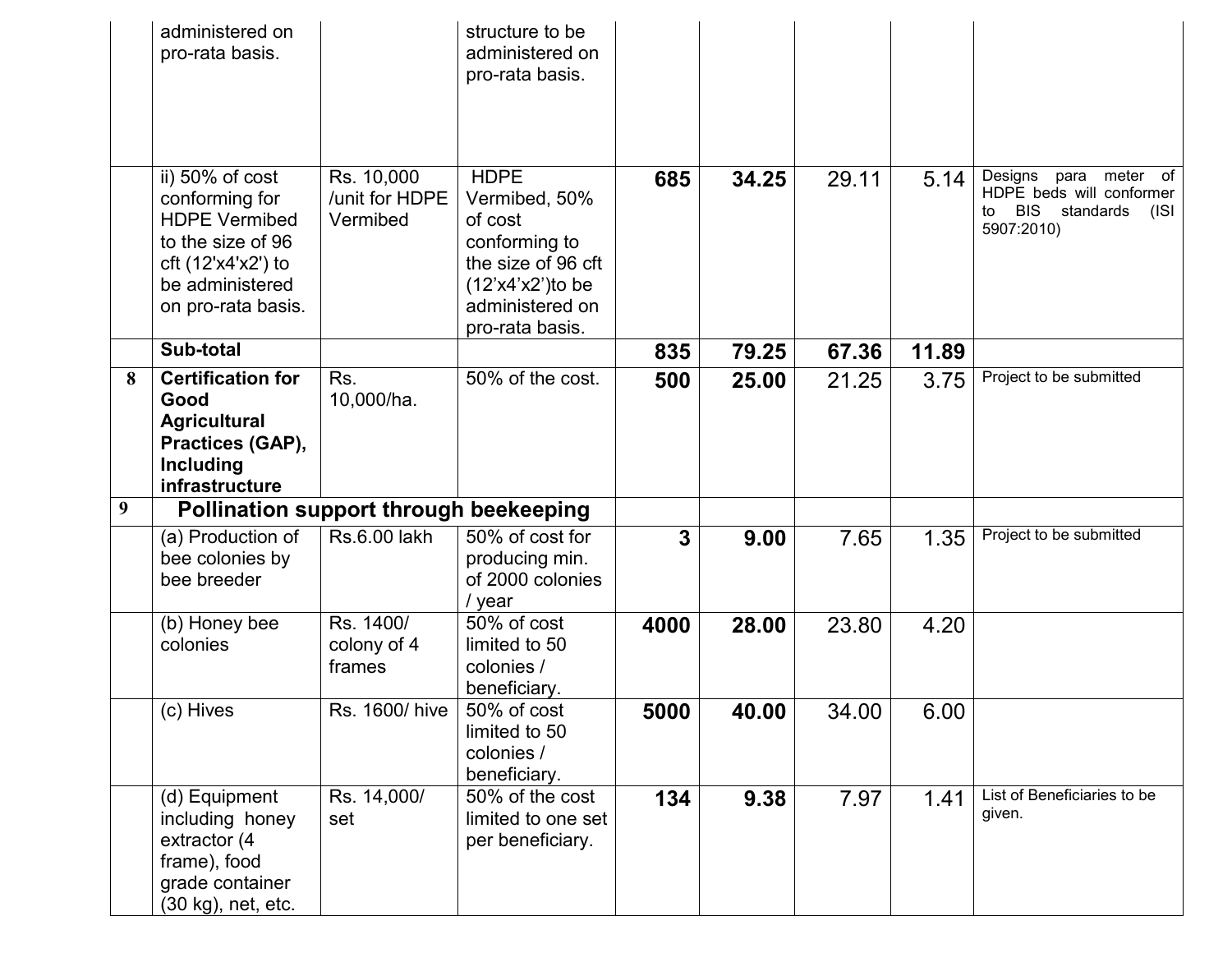|    | Sub-total                                                                                                    |                                         |                                                                                                               |                         | 86.38  | 73.42  | 12.96 |                                           |
|----|--------------------------------------------------------------------------------------------------------------|-----------------------------------------|---------------------------------------------------------------------------------------------------------------|-------------------------|--------|--------|-------|-------------------------------------------|
| 10 |                                                                                                              | <b>Horticulture Mechanization</b>       |                                                                                                               |                         |        |        |       |                                           |
|    | (a) Power<br>operated<br>machines/tools<br>including Power<br>Saw and Plant<br>Protection<br>equipments etc. | Rs.35,000/-<br>per set                  | 50% of cost<br>limited to one set<br>per beneficiary.                                                         | 600                     | 105.00 | 89.25  | 15.75 | List of Beneficiaries to be<br>furnished. |
|    | (b) Power<br><b>Machines</b><br>(upto<br>20 BHP) with<br>rotavator /<br>equipment                            | Rs.1,20,000/-<br>per set                | 50% of cost<br>limited to one set<br>per beneficiary.                                                         | 308                     | 184.80 | 157.08 | 27.72 | List of Beneficiaries to be<br>furnished. |
|    | (c) Power<br>machines (20 HP<br>& above including<br>accessories<br>/equipments                              | Rs. 3,00,000/-<br>per set               | 50% of cost<br>limited to one set<br>per beneficiary.                                                         | 24                      | 36.00  | 30.60  | 5.40  | List of Beneficiaries to be<br>furnished. |
|    | Sub-total                                                                                                    |                                         |                                                                                                               |                         | 325.80 | 276.93 | 48.87 |                                           |
| 11 |                                                                                                              | <b>Human Resource Development (HRD)</b> |                                                                                                               |                         |        |        |       |                                           |
|    | (a) HRD for<br>Supervisors &<br>Entrepreneurs                                                                | Rs. 20.00 lakh<br>/ training            | 100% of the cost<br>in first year. In<br>subsequent<br>years, cost of<br>infrastructure not<br>to be claimed. | 1                       | 10.00  | 8.50   | 1.50  | Project to be submitted                   |
|    | (b) HRD for<br>Gardeners                                                                                     | Rs. 15.00 lakh<br>/ training            | 100% of the cost<br>in first year. In<br>subsequent<br>years, cost of<br>infrastructure not<br>to be claimed. | $\overline{2}$          | 15.00  | 12.75  | 2.25  | Project to be submitted                   |
|    | (c) beekeeping<br>Training                                                                                   |                                         |                                                                                                               | $\overline{\mathbf{3}}$ | 7.20   | 6.12   | 1.08  |                                           |
|    | (d) Trainers<br>Training on<br>entrepreneurship<br><b>Training of</b>                                        |                                         |                                                                                                               | 1                       | 3.00   | 2.55   | 0.45  |                                           |
|    |                                                                                                              |                                         |                                                                                                               |                         |        |        |       |                                           |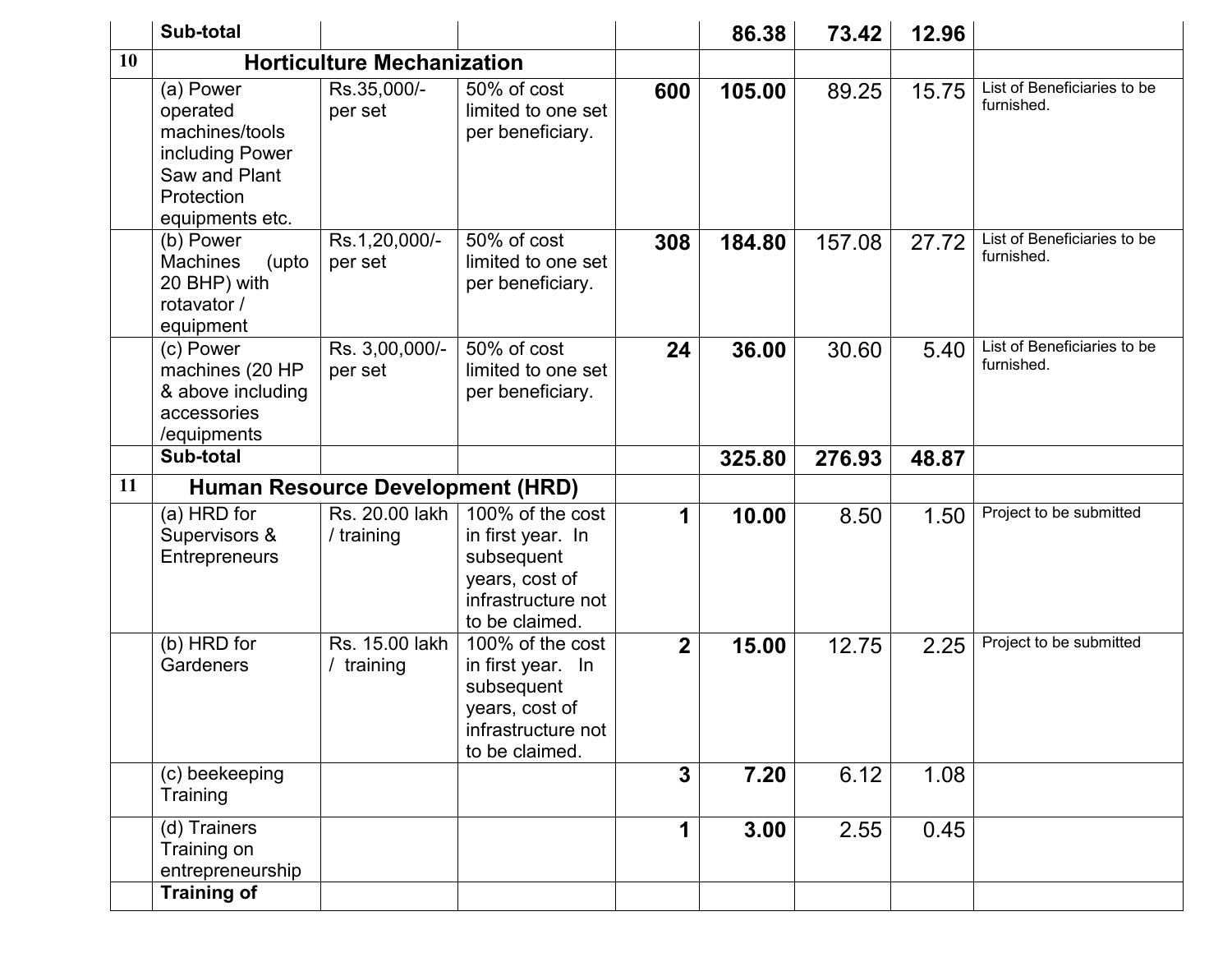|    | farmers                                                                            |                                                                  |                      |                  |       |       |      |                         |
|----|------------------------------------------------------------------------------------|------------------------------------------------------------------|----------------------|------------------|-------|-------|------|-------------------------|
|    | (i) Within the<br><b>District</b><br>(one days)                                    | <b>Rs.400/day</b><br>per farmer<br>excluding<br>transport        | 100% of the<br>cost. | 606              | 2.42  | 2.06  | 0.36 |                         |
|    | (ii) Within the<br><b>State</b><br>(one days)                                      | Rs. 750/day<br>per farmer<br>excluding<br>transport              | 100% of the<br>cost. | 580              | 4.35  | 3.70  | 0.65 |                         |
|    | (iii) Outside the<br><b>State</b><br>(5)<br>days)                                  | Rs. 1000/ day<br>per farmer<br>excluding<br>transport            | 100% of the<br>cost. | 25               | 1.25  | 1.06  | 0.19 | Project to be submitted |
|    | <b>Exposure visit</b><br>of farmers                                                |                                                                  |                      |                  |       |       |      |                         |
|    | (i) Within the<br>District (one day)                                               | Rs.250/day<br>per farmer<br>excluding<br>transport               | 100% of the<br>cost. | 1250             | 3.13  | 2.66  | 0.47 |                         |
|    | (ii) Within the<br><b>State</b><br>$(1 \text{ days})$                              | Rs. 300/day<br>per farmer<br>excluding<br>transport              | 100% of the<br>cost. | 1800             | 5.40  | 4.59  | 0.81 |                         |
|    | (iii) Outside the<br>State (5 days)                                                | Rs. 600/day<br>per farmer<br>excluding<br>transport              | 100% of the<br>cost. | 350              | 10.50 | 8.93  | 1.58 | Project to be submitted |
|    | (v) Study tour to<br>progressive<br>States (group of<br>minimum 5<br>participants) | Rs.650.00/day<br>per participant<br>plus TA/DA,<br>as admissible | 100% of the<br>cost. | $\boldsymbol{2}$ | 0.33  | 0.28  | 0.05 |                         |
|    | (vi) Training /<br>study tour of<br>technical staff /<br>field functionaries       |                                                                  |                      |                  | 6.00  | 5.10  | 0.90 |                         |
|    | Sub-total                                                                          |                                                                  |                      |                  | 68.58 | 53.19 | 9.39 |                         |
| 12 |                                                                                    | <b>INTEGRATED POST HARVEST</b><br><b>MANAGEMENT</b>              |                      |                  |       |       | 0.00 |                         |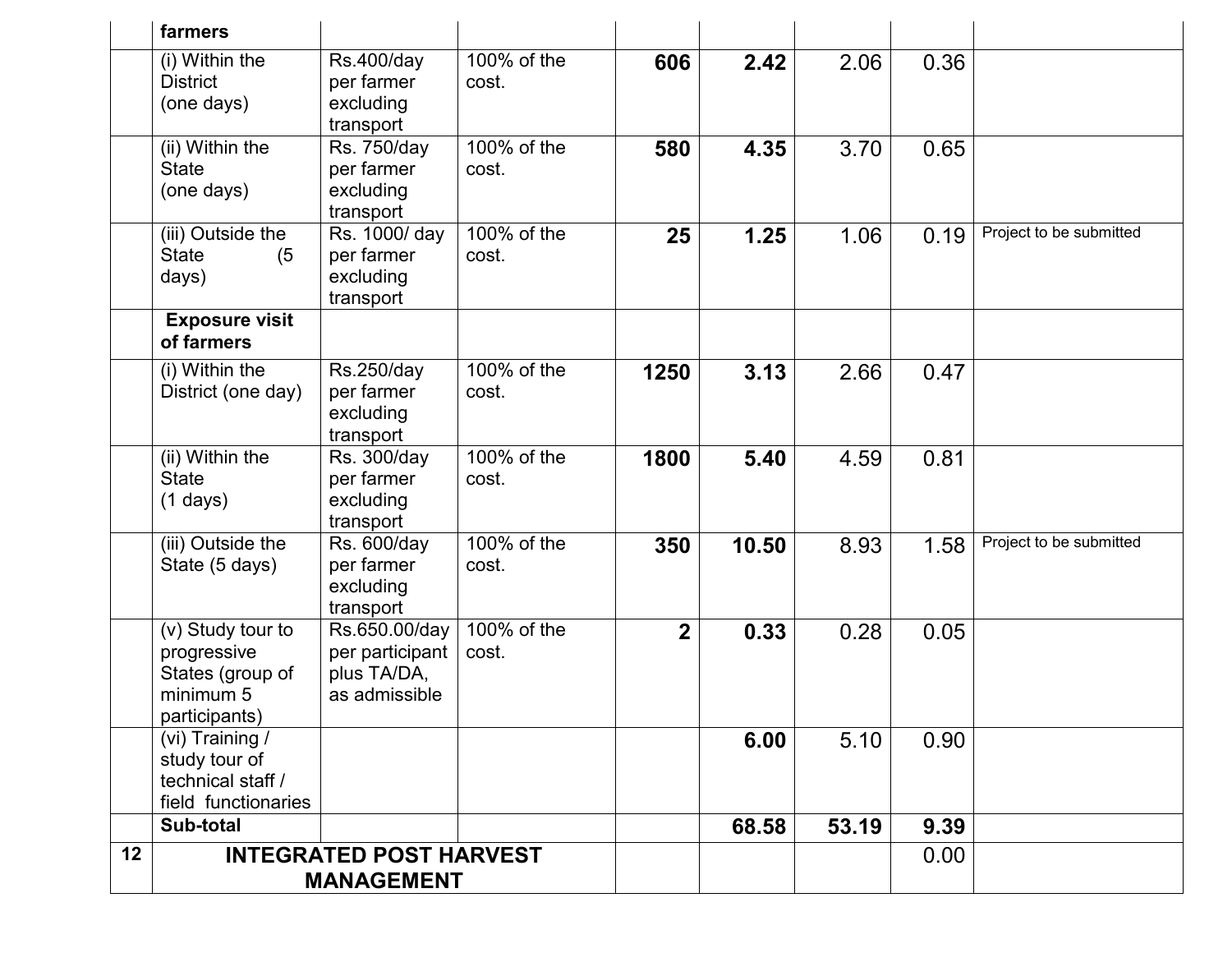| Pack house / On<br>farm collection &<br>storage unit         | Rs. 3.00 Lakh/<br>per unit with<br>size of 9Mx6M | 50% of the<br>capital cost.                                                                                                                                                                                                                         | <b>200</b>      | 300.00  | 255.00  | 45.00  | Minutes of SLEC meeting<br>to be submitted along with<br>of beneficiaries,<br>details<br>location,<br>etc to facilitate<br>release of funds. |
|--------------------------------------------------------------|--------------------------------------------------|-----------------------------------------------------------------------------------------------------------------------------------------------------------------------------------------------------------------------------------------------------|-----------------|---------|---------|--------|----------------------------------------------------------------------------------------------------------------------------------------------|
| Cold storage units<br>(Construction/expansion/Modernization) |                                                  |                                                                                                                                                                                                                                                     |                 |         |         |        |                                                                                                                                              |
| <b>Credit linked</b>                                         | Rs. 6000/MT                                      | <b>Credit linked</b>                                                                                                                                                                                                                                | 20 <sub>1</sub> | 1200.00 | 1020.00 | 180.00 | Project to be submitted                                                                                                                      |
| back-ended                                                   | for 5000 MT                                      | back-ended                                                                                                                                                                                                                                          |                 |         |         |        |                                                                                                                                              |
| project in                                                   | capacity                                         | subsidy @ 40%                                                                                                                                                                                                                                       |                 |         |         |        |                                                                                                                                              |
| general areas                                                |                                                  | of the capital<br>cost of project in<br>general areas<br>and 55% in case<br>of Hilly &<br>Scheduled areas<br>in respect of only<br>those units<br>which adopt new<br>technologies and<br>include<br>insulation,<br>humidity control<br>and fin coil |                 |         |         |        |                                                                                                                                              |
|                                                              | <b>Refer vans/ containers</b>                    | cooling sy                                                                                                                                                                                                                                          |                 |         |         |        |                                                                                                                                              |
| <b>Credit linked</b>                                         | Rs. 24.00                                        | <b>Credit linked</b>                                                                                                                                                                                                                                |                 |         |         |        | Project to be submitted                                                                                                                      |
| back-ended<br>project in<br>general areas                    | lakh/ unit for 6<br>MT capacity                  | back-ended<br>subsidy @40%<br>of the cost of<br>project in                                                                                                                                                                                          | 3 <sup>1</sup>  | 28.80   | 24.48   | 4.32   |                                                                                                                                              |
|                                                              |                                                  | General areas.                                                                                                                                                                                                                                      |                 |         |         |        |                                                                                                                                              |
|                                                              | <b>Preservation unit (low cost)</b>              |                                                                                                                                                                                                                                                     |                 |         |         |        |                                                                                                                                              |
| Preservation unit<br>(low cost)                              | Rs.2.00 lakh<br>/unit for new<br>unit.           | 50% of the total<br>cost.                                                                                                                                                                                                                           | 9               | 9.00    | 7.65    | 1.35   |                                                                                                                                              |
| Low cost onion<br>storage structure<br>$(25$ MT $)$          | <b>Rs.1.00 lakh</b><br>per unit                  | 50% of the total<br>cost.                                                                                                                                                                                                                           | 21              | 10.50   | 8.93    | 1.58   | Project to be submitted                                                                                                                      |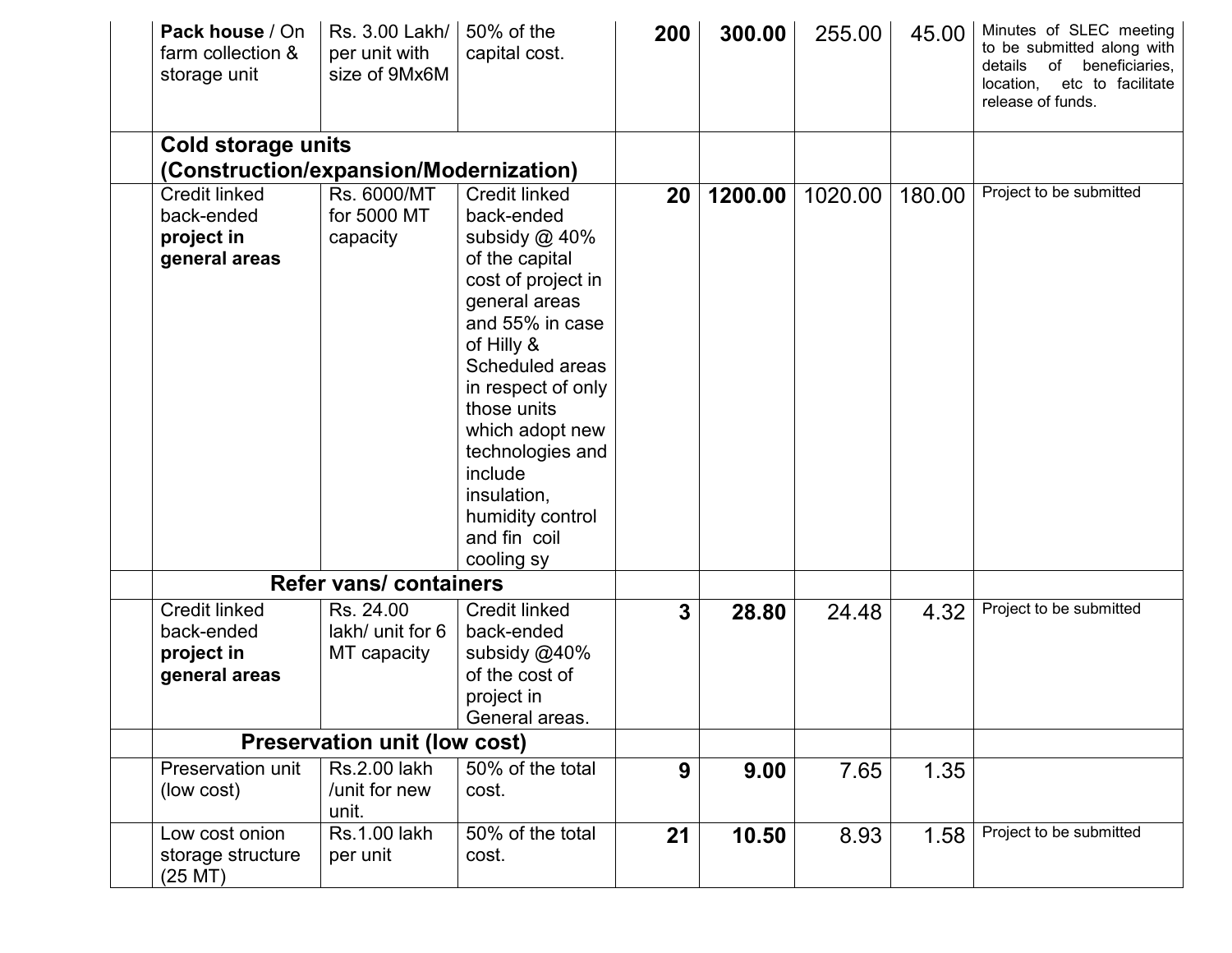|    | Ripening chamber                                                                                                        | Rs. 6000/MT<br>for 5000 MT<br>capacity      | <b>Credit linked</b><br>back-ended<br>subsidy @40%<br>of the cost of<br>project in<br>General areas.                                                                                                 | $\overline{2}$          | 120.00  | 102.00  | 18.00  | do                      |
|----|-------------------------------------------------------------------------------------------------------------------------|---------------------------------------------|------------------------------------------------------------------------------------------------------------------------------------------------------------------------------------------------------|-------------------------|---------|---------|--------|-------------------------|
|    | Mobile pre cooling<br>unit                                                                                              | Rs. 24.00<br>lakh/unit for 5<br>MT capacity | <b>Credit linked</b><br>back-ended<br>subsidy @40%<br>of the cost of<br>project in<br>General areas<br>for 5MT<br>capacity.                                                                          | $\overline{\mathbf{4}}$ | 38.40   | 32.64   | 5.76   |                         |
|    | Sub-total                                                                                                               |                                             |                                                                                                                                                                                                      | 259                     | 1706.70 | 1418.06 | 250.25 |                         |
| 13 | <b>Establishment of Marketing Infrastructure</b><br>for Horticultural Produce<br>(a) Rural Markets/ Apni mandies/Direct |                                             |                                                                                                                                                                                                      |                         |         |         |        |                         |
|    |                                                                                                                         | markets                                     |                                                                                                                                                                                                      |                         |         |         |        |                         |
|    | <b>Credit linked</b><br>back-ended<br>project in<br>general areas                                                       | Rs. 20 lakh/<br>unit                        | <b>Credit linked</b><br>back-ended<br>subsidy @ 40%<br>of the capital<br>cost of project in<br>general areas<br>and 55% in case<br>of Hilly &<br>Scheduled areas<br>for individual<br>entrepreneurs. | 10                      | 80.00   | 68.00   | 12.00  | Project to be submitted |
|    | (b) Retail Markets/ outlets (environmentally<br>controlled)                                                             |                                             |                                                                                                                                                                                                      |                         |         |         |        |                         |
|    | <b>Credit linked</b><br>back-ended<br>project in<br>general areas                                                       | Rs. 10.00 lakh<br>/unit                     | <b>Credit linked</b><br>back-ended<br>subsidy $@$ 40%<br>of the capital<br>cost of project in<br>general areas<br>and 55% in case<br>of Hilly &                                                      | 10                      | 40.00   | 34.00   | 6.00   | Project to be submitted |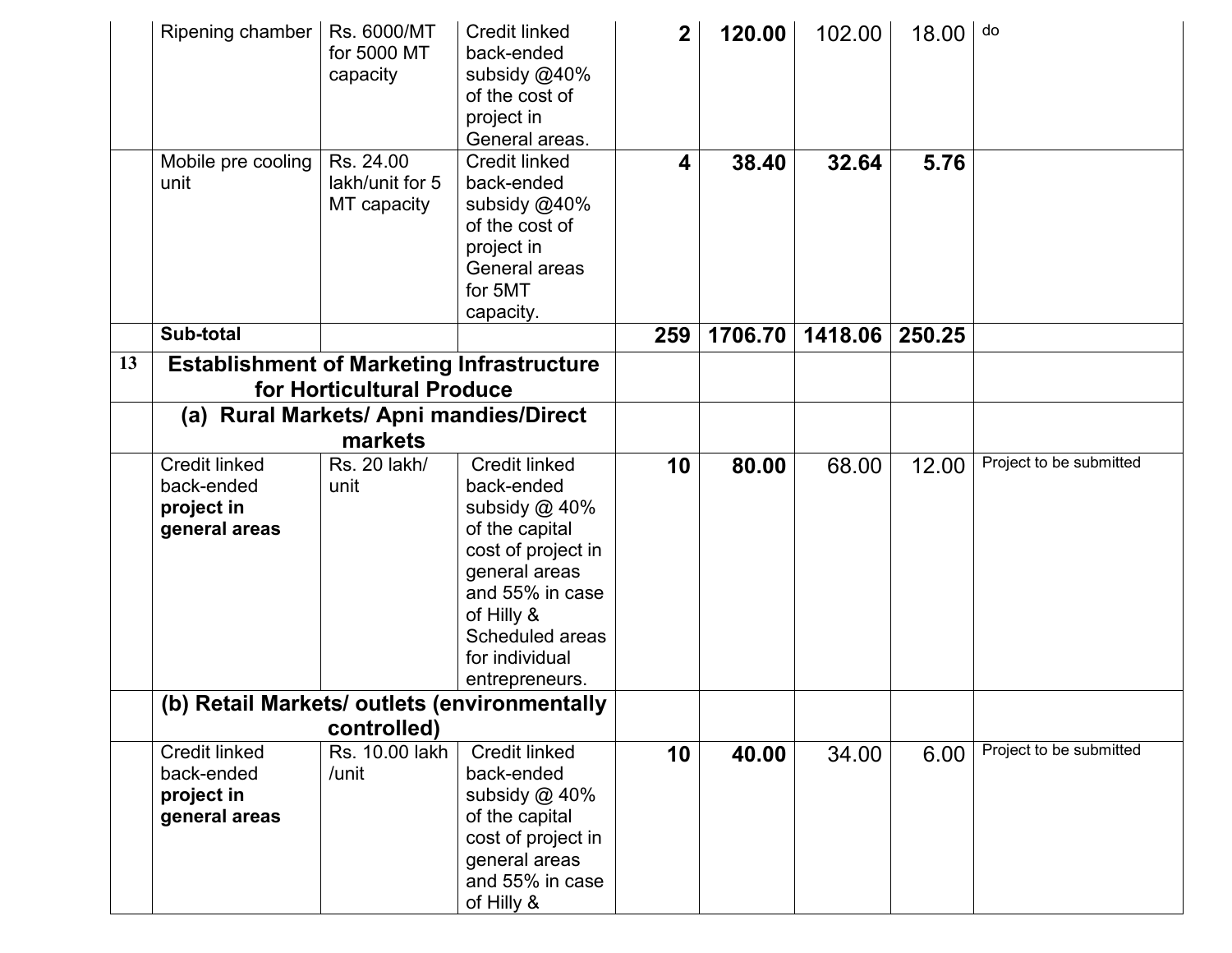|    |                                                                                                                                                                                            |                                                                                                                                                                   | Scheduled areas<br>for individual<br>entrepreneurs.                          |             |        |        |       |                                                                                                                                                             |
|----|--------------------------------------------------------------------------------------------------------------------------------------------------------------------------------------------|-------------------------------------------------------------------------------------------------------------------------------------------------------------------|------------------------------------------------------------------------------|-------------|--------|--------|-------|-------------------------------------------------------------------------------------------------------------------------------------------------------------|
|    | (c) Static/Mobile<br><b>Vending Cart/</b><br>platform with cool<br>chamber.                                                                                                                | Rs. 30,000/<br>unit                                                                                                                                               | 50% of total<br>cost.                                                        | 100         | 15.00  | 12.75  | 2.25  | Minutes of SLEC meeting<br>to be submitted along with<br>details<br>themes<br>οf<br>participants, location,<br>etc<br>to facilitate<br>release of<br>funds. |
|    | (d) Market<br>extension,<br>quality<br>awareness &<br>market led<br>extension<br>activities for<br>fresh products                                                                          | Rs. 3.00 lakh<br>per event.                                                                                                                                       | 100% assistance<br>to State<br>Government<br>/SHM/Public<br>Sector Agencies. | 1           | 3.00   | 2.55   | 0.45  | Minutes of SLEC meeting<br>to be submitted along with<br>details<br>of<br>themes<br>participants, location,<br>etc<br>to facilitate<br>release of<br>funds. |
|    | Sub-total                                                                                                                                                                                  |                                                                                                                                                                   |                                                                              |             | 138.00 | 117.30 | 20.70 |                                                                                                                                                             |
| 14 |                                                                                                                                                                                            | <b>Mission Management</b>                                                                                                                                         |                                                                              |             |        |        |       |                                                                                                                                                             |
|    | <b>State &amp; Districts</b><br><b>Mission Offices</b><br>and implementing<br>agencies for<br>administrative<br>expenses, project,<br>preparation,<br>computerization,<br>contingency etc. | 5% of total<br>annual<br>expenditure<br>on the basis<br>of appraised<br>needs to State<br>Horticulture<br><b>Mission</b><br>$(SHM)$ /<br>implementing<br>Agencies | 100%assistance.                                                              |             | 261.44 | 222.23 | 39.22 | Fund to be utilized @ 5% of<br>actual Expenditure incurred<br>by the SHM.                                                                                   |
|    |                                                                                                                                                                                            | Seminars, conferences, workshops,                                                                                                                                 |                                                                              |             |        |        |       |                                                                                                                                                             |
|    |                                                                                                                                                                                            | exhibitions, Kisan Mela, horticulture                                                                                                                             |                                                                              |             |        |        |       |                                                                                                                                                             |
|    |                                                                                                                                                                                            | shows, honey festivals etc.<br>Rs. 3.00 lakh                                                                                                                      | 100% assistance                                                              |             |        |        |       | Minutes of SLEC meeting                                                                                                                                     |
|    | State level                                                                                                                                                                                | /event                                                                                                                                                            | subject to a<br>maximum of<br>Rs.3.00 lakh per<br>event of two<br>days.      | $\mathbf 2$ | 6.00   | 5.10   | 0.90  | to be submitted along with<br>details<br>themes<br>of<br>participants, location,<br>etc<br>to facilitate<br>release of<br>funds.                            |